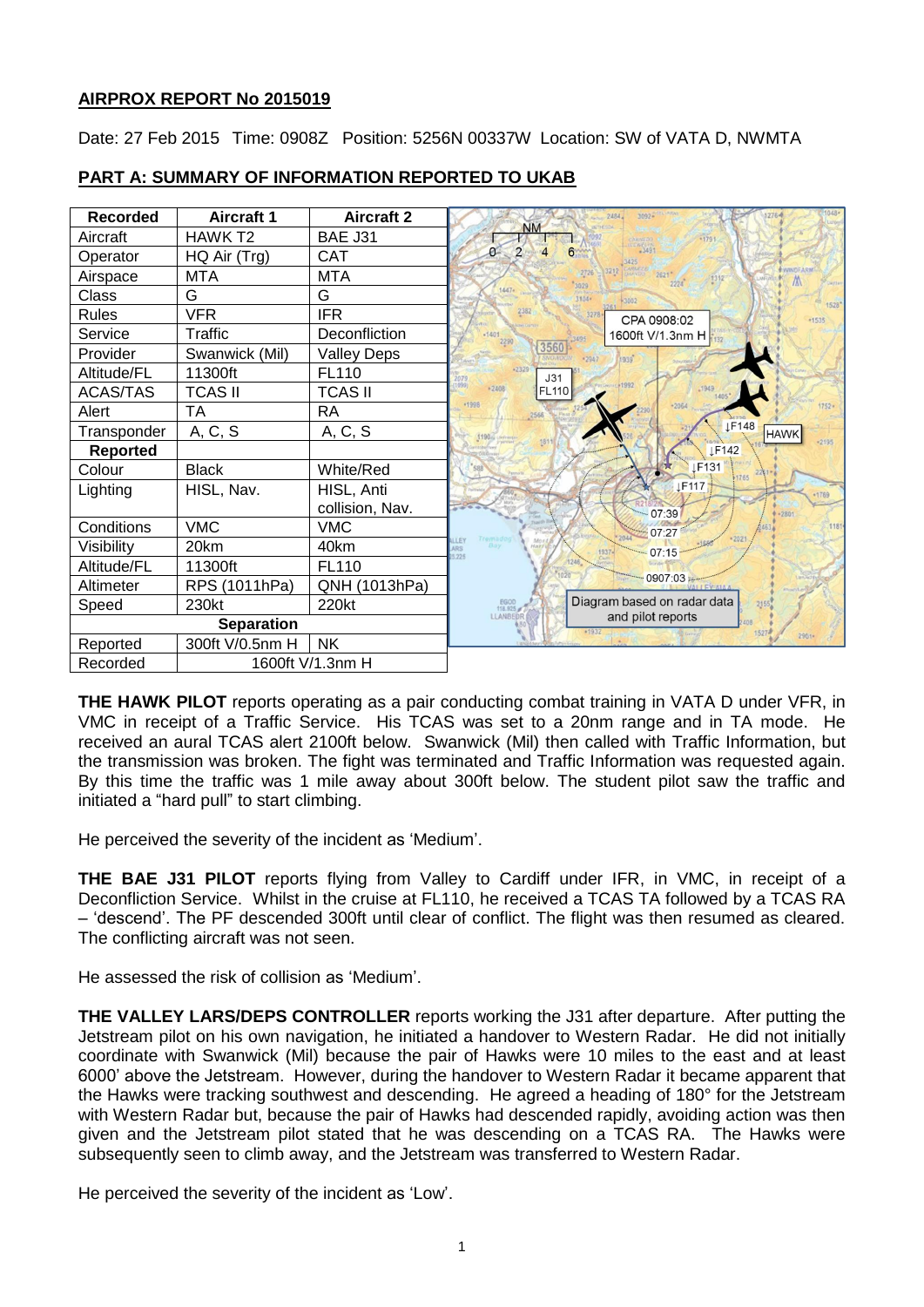**THE VALLEY SUPERVISOR** reports the controllers' workload as medium. He understood why coordination was not effected with Swanwick (Mil) due to the observed tracks of the aircraft involved. When the pair turned back and commenced a steep manoeuvre the controller attempted to resolve the confliction but the speed of convergence initiated a TCAS RA.

**THE SWANWICK (MIL) CONTROLLER** reports that he had just opened the West/South West sector. He was handed four aircraft general handling in the NWMTA, two of which were the pair of Hawks operating in the northern portion of the NWMTA in a 7000ft – 15000ft block. Two aircraft then free-called within two minutes. One of the Hawks reported a PLB active in the Snowdonia area. This was reported to D&D which had the effect of considerably increasing his workload. He noticed conflicting traffic to the Hawks at FL110 at a range of 3nm. He gave Traffic Information to the Hawks but got no response; he called again as the traffic was at 1nm, which was acknowledged, and the Hawks initiated a climb.

He perceived the severity of the incident as 'High'.

### **Factual Background**

The weather at Valley was recorded as:

METAR EGOV 270850Z 25014KT 9999 FEW016 05/01 Q1018 BLU NOSIG

#### **Analysis and Investigation**

#### **Military ATM**

The transcript between RAF (U) Swanwick (Mil) and the pair of Hawks (Poison) is below:

| From       | To         | <b>Speech Transcription</b>                                                                                     | Time     |
|------------|------------|-----------------------------------------------------------------------------------------------------------------|----------|
| Poison     | Controller | Just to let you know we are getting a PLB being activated in the<br>Snowdonia area                              | 09:05:21 |
| Controller | Poison     | Poison roger do you have a range and bearing from your present<br>position                                      | 09:05:28 |
| Poison     | Controller | We don't have df I'm afraid we are only picking it up in the Valley<br>VATA delta just to the east of Snowdonia | 09:05:33 |
| Controller | Poison     | Poison traffic southwest 3 miles tracking southeast indicating flight<br>level 110                              | 09:07:20 |
| Poison     | Controller | Say again for Poison Swanwick                                                                                   | 09:07:34 |
| Controller | Poison     | Poison traffic southeast 1 mile now tracking southeast indicating<br>flight level 110                           | 09:07:35 |
| Poison     | Controller | Poison visual Poison 2 climb                                                                                    | 09:07:43 |
| Poison     | Controller | Poison visual and no confliction anymore                                                                        | 09:07:50 |
| Poison     | Controller | Swanwick Poison just confirm the height of that traffic that's now in<br>our left 9 o clock please              | 09:08:30 |
| Controller | Poison     | Poison now indicating flight level 110                                                                          | 09:08:35 |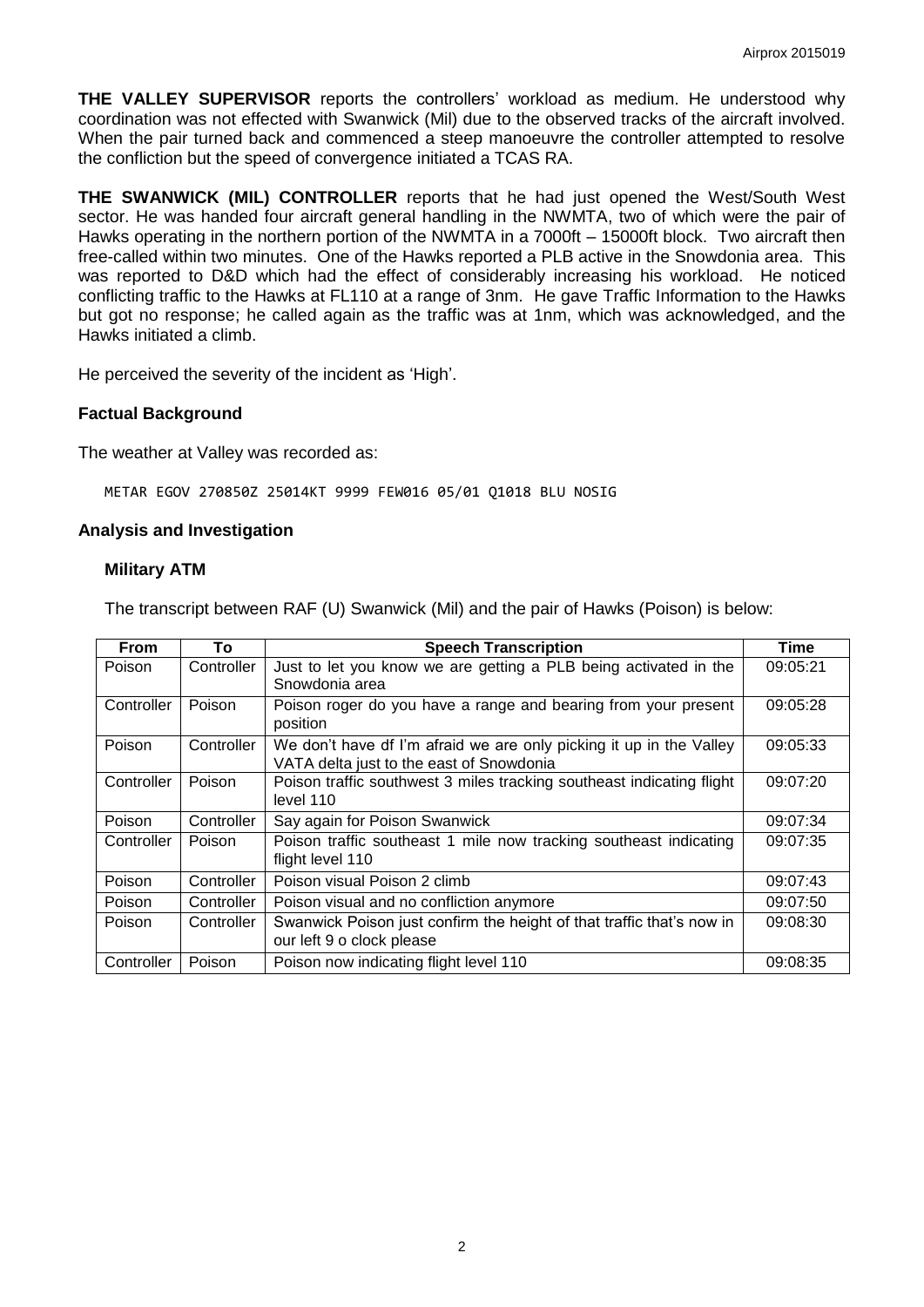Portions of the transcript between RAF Valley, the J31 and Western Radar are below (UHF denotes where Deps inadvertently transmitted to the Jetstream on the UHF):

| From               | To        | <b>Speech</b>                                                                                                        | Time     |
|--------------------|-----------|----------------------------------------------------------------------------------------------------------------------|----------|
| Deps               | Jetstream | [Jetstream c/s], what heading do you require?                                                                        | 09:05:25 |
| Jetstream          | Deps      | 155 degrees, will take us straight TALGA, [Jetstream c/s]                                                            | 09:05:33 |
| Deps               | Jetstream | [Jetstream c/s], roger, turn right heading 155                                                                       | 09:05:40 |
| Jetstream          | Deps      | Right 155, [Jetstream c/s]                                                                                           | 09:05:43 |
| Deps               | Western   | Valley, unprenoted handover [Jetstream c/s]                                                                          | 09:06:34 |
| Western            | Deps      | Pass your message                                                                                                    | 09:06:35 |
| Deps               | Western   | Portmadoc, North East, 2  5 miles, heading 155, squawking<br>3731                                                    | 09:06:36 |
| Western            | Deps      | Contact, Squawk 3771                                                                                                 | 09:06:41 |
| Deps               | Jetstream | [Jetstream c/s], Squawk 3771                                                                                         | 09:06:45 |
| Jetstream          | Deps      | 3771, [Jetstream c/s]                                                                                                | 09:06:47 |
| Deps               | Western   | Standby                                                                                                              | 09:06:48 |
| Deps               | Western   | Climbing FL110, Deconfliction service                                                                                | 09:07:04 |
| Western            | Deps      | FL110, [Jetstream c/s] is identified, for Deconfliction service,<br>contact Western Radar 132.3                      | 09:07:07 |
| Deps               | Western   | 132.3                                                                                                                | 09:07:12 |
| Western            | Deps      | That's correct, have you co-ordinated at all with (unreadable)<br>aircraft just to the north east of him by 5 miles  | 09:07:14 |
| Deps               | Western   | No, I haven't yet  I was going to turn him onto south now, if you<br>want                                            | 09:07:20 |
| Western            | Deps      | Yeah if you can do                                                                                                   | 09:07:23 |
| Deps               | Western   | Yeah                                                                                                                 | 09:07:24 |
| Western            | Deps      | Grand that's great                                                                                                   | 09:07:25 |
| Deps               | Western   | Put him on 180, thank you, Valley                                                                                    | 09:07:26 |
| Deps<br><b>UHF</b> | Jetstream | [Jetstream c/s], turn right heading 180 degrees                                                                      | 09:07:30 |
| Deps<br><b>UHF</b> | Jetstream | [Jetstream c/s], avoiding action turn right heading 180 degrees,<br>traffic was left 9 o'clock, 2 miles, manoeuvring | 09:07:37 |
| Jetstream          | Deps      | [Jetstream c/s], descending to TCAS warning                                                                          | 09:07:44 |
| Deps<br><b>UHF</b> | Jetstream | [Jetstream c/s]                                                                                                      | 09:07:48 |
| Jetstream          | Deps      | [Jetstream c/s], we're level and heading  FL110                                                                      | 09:08:21 |
| Deps<br><b>UHF</b> | Jetstream | [Jetstream c/s], roger                                                                                               | 09:08:26 |
| Deps<br><b>UHF</b> | Jetstream | [Jetstream c/s], Contact Western radar 132.3                                                                         | 09:08:33 |
| Jetstream          | Deps      | [Jetstream c/s]  radio check                                                                                         | 09:08:37 |
| Deps               | Jetstream | [Jetstream c/s]  roger, contact Western Radar 132.3                                                                  | 09:08:40 |
| Jetstream          | Deps      | Western 132.3                                                                                                        | 09:08:46 |

At 0900:06, the Jetstream was issued with own navigation and, following an avoiding action, the Valley Departures controller had requested the new heading from the Jetstream. At 0905:40 (Figure 1), the Valley Departures controller instructed the Jetstream to turn right onto the requested heading of 155°.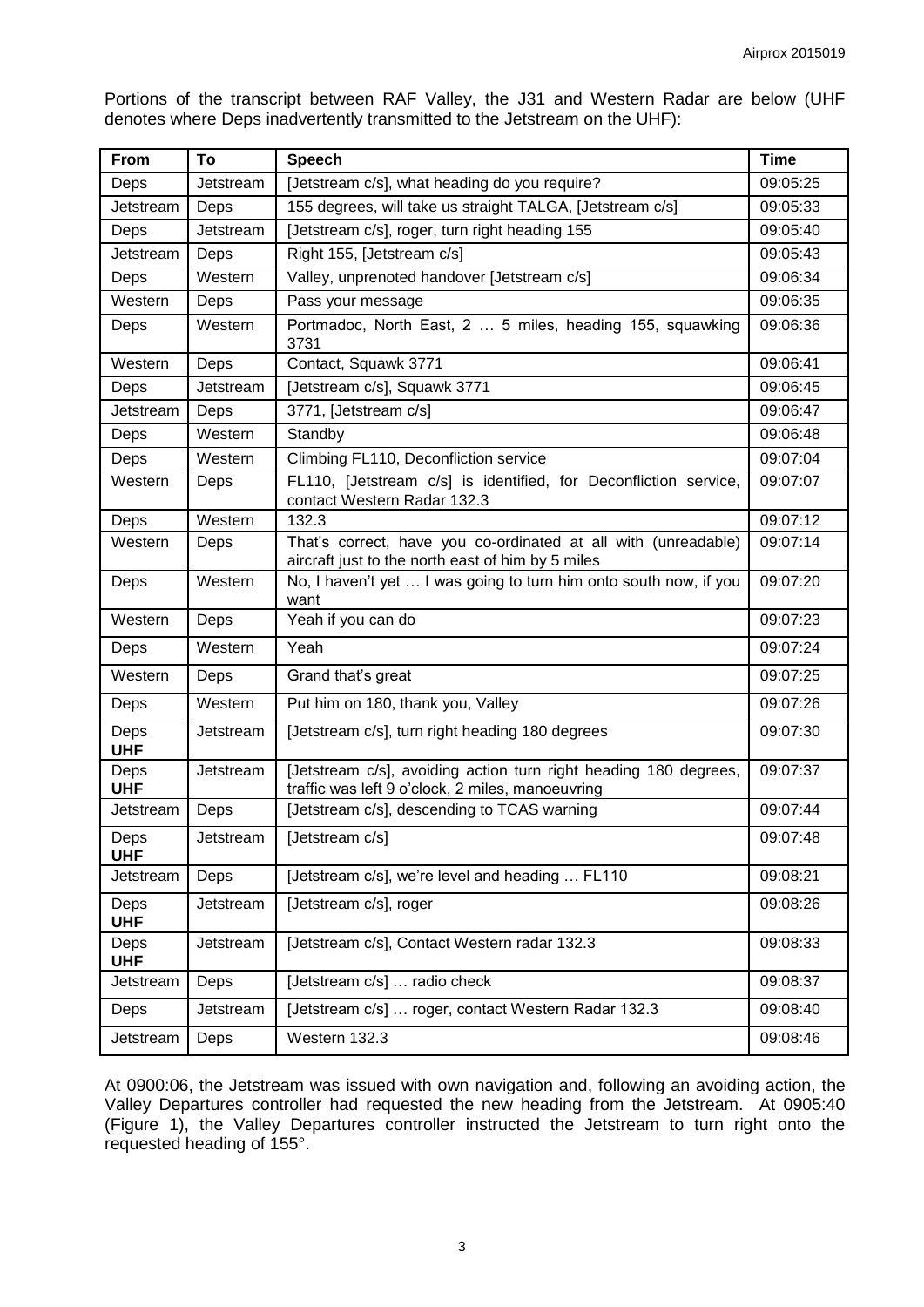

(Jetstream 3731/3771; Poison 1/2 3331/3332).

At 0907:07 (Figure 2), Western Radar identified the Jetstream and passed their frequency for the handover.



Figure 2: Geometry at handover at 0907:07.

At 0907:20, Swanwick passed Traffic Information as, "*Poison traffic southwest 3 miles tracking southeast indicating flight level 110.*" The initial transmission had to be repeated. Valley Departures and Western Radar agreed a turn onto 180° for the Jetstream.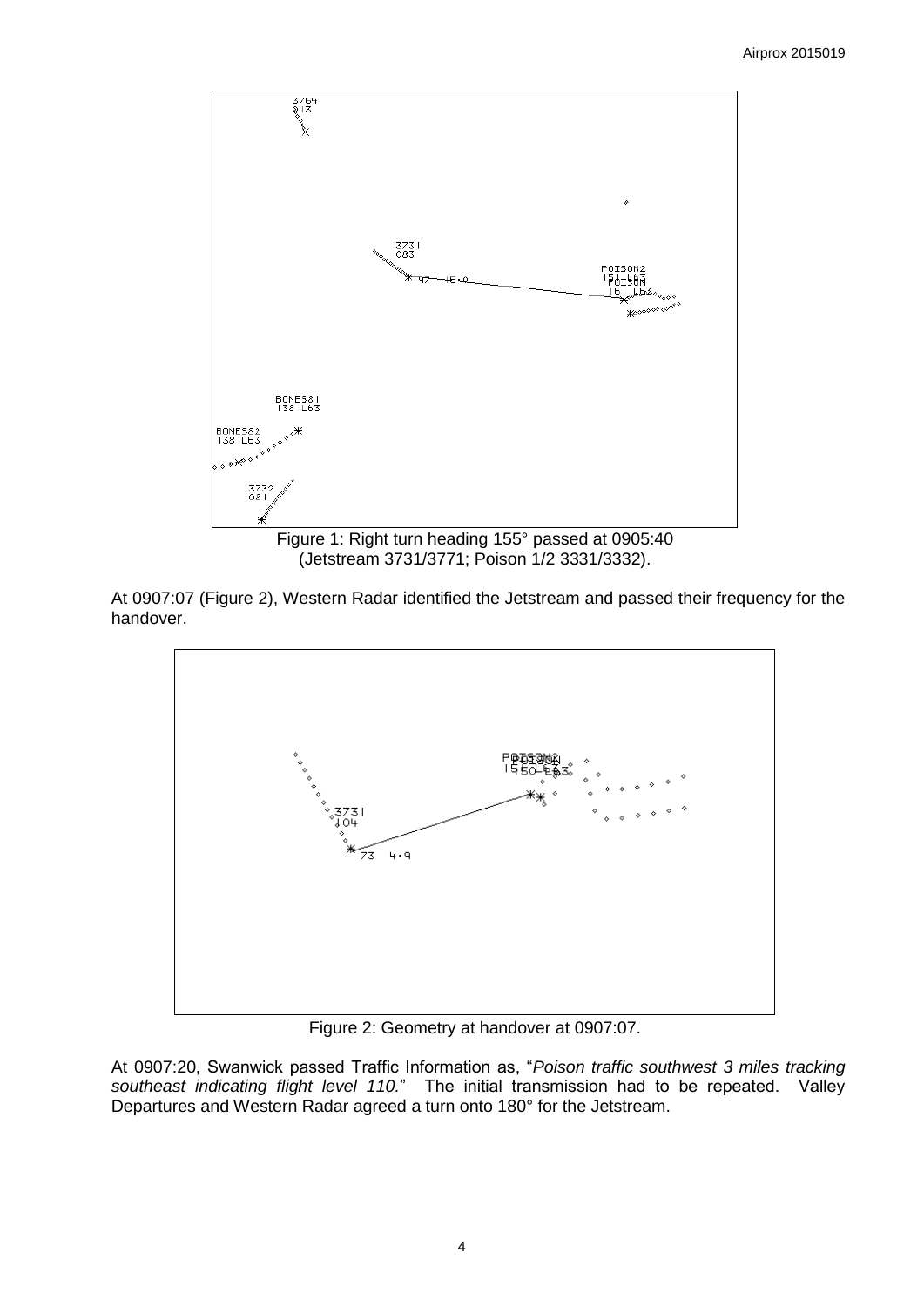

Figure 3: Geometry at 0907:20.

At 0907:35 (Figure 4), Swanwick repeated the Traffic Information as, "*Poison traffic southeast 1 mile now tracking southeast indicating flight level 110."* The Valley Departures controller passed Traffic Information as, "*avoiding action turn right heading 180 degrees, traffic was left 9 o'clock, 2 miles, manoeuvring*." The transmission was delivered on the UHF frequency and was not received by the Jetstream.



Figure 4: Geometry at Traffic Information at 0907:35.

At 0907:43 (Figure 5), the Jetstream reported descending on TCAS warning and the Hawk lead called visual, instructing the number two Hawk to climb.



Figure 5: Geometry at 0907:43.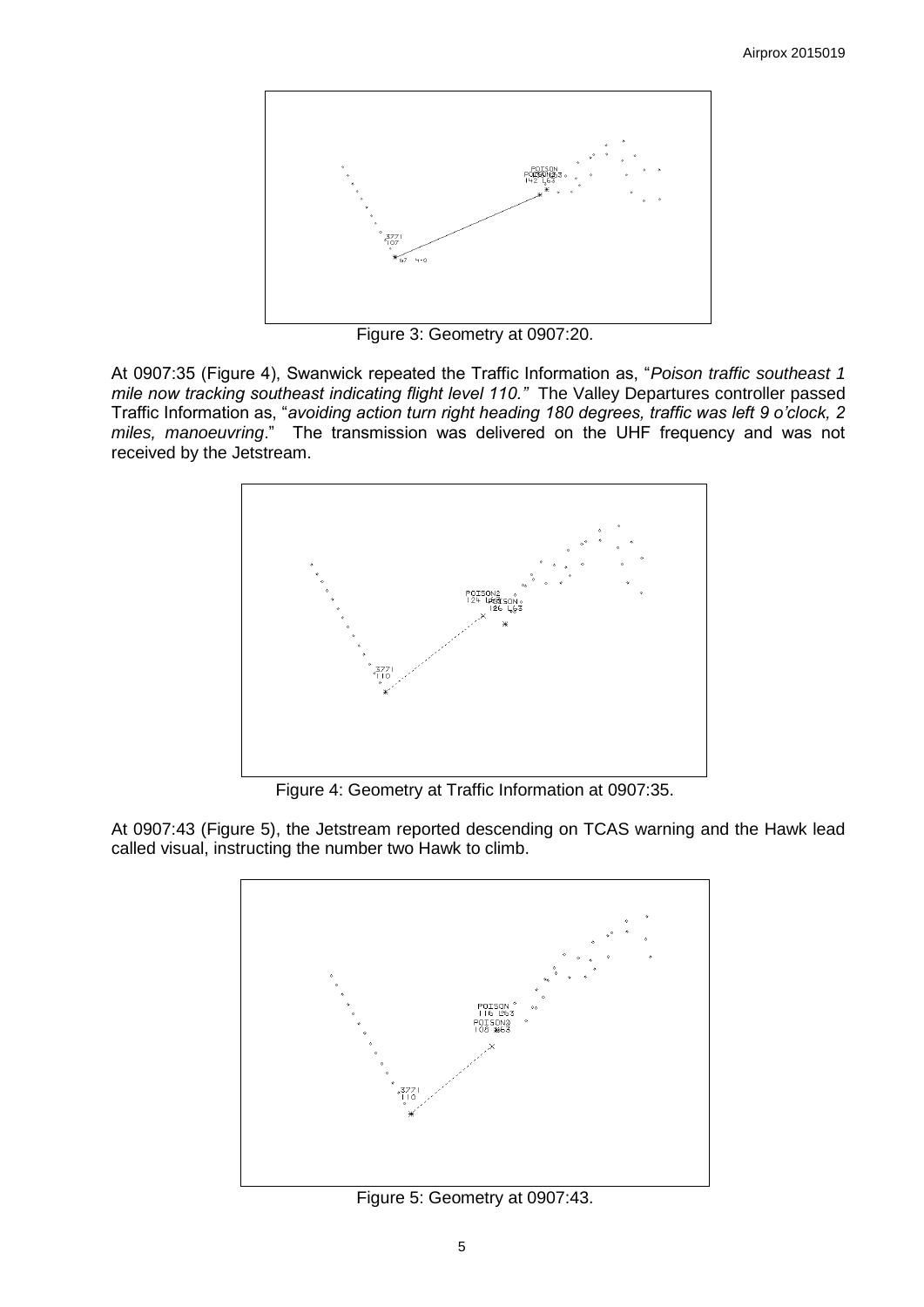The CPA was estimated with Poison 1 at 0908:02 with 1.3nm horizontal separation and 1600ft vertically.



Figure 6: Geometry at 0908:00.

The Swanwick controller described a high workload with six aircraft on frequency. The controller had to liaise with the Distress & Diversion Cell following the PLB report in the Snowdonia area and was passing Traffic Information to other tracks under a service. The first set of Traffic Information to Poison was at 3nm and, because Poison were conducting high-energy air combat training, the crew asked for repeat and the Jetstream was called at 1nm, as per Figure 4. Typically, Traffic Information would be passed before 1nm but, as per CAP774, Chapter 3.5, high controller workload may reduce the ability of the controller to pass information.

Poison had situational awareness of the other aircraft through TCAS and was in the middle of air combat manoeuvres when the 3nm Traffic Information was called; the update was provided again at 1nm. From the cockpit replay, the lead terminated the fight, requested a repeat of the Traffic Information, visually acquired the aircraft, climbed and gave instructions to the number two aircraft to climb. The Hawk cockpit, during a training sortie, would have been a high workload environment given the type of manoeuvring. Although TCAS failed temporarily, the Hawk report indicates that awareness of a TCAS return was at 18nm and further aural alerts of two contacts within the 2nm range.

Valley departures had the task of providing a Deconflcition Service to the Jetstream, through the busy airspace of multiple fast jets in the North Wales Military Training Airspace, Valley Aerial Tactics Areas and over the Llyn Peninsular. Avoiding action had been given prior to the Airprox on another track, and the controller reported being in contact with Poison and assessing the height separation as not affecting the Jetstream. As the handover to Western Radar was initiated, the Hawks may not have been a factor but their south-westerly track and rapid descent brought them into confliction. During the handover at 0907:07, the tracks continued to merge and both controllers agreed on a southerly heading for avoiding action. The Valley Departures controller passed the avoiding action but had transmitted on the UHF frequency; the Jetstream was on the VHF and the controller had a mix of civil and military traffic. The controller did not have the ability to cross-couple frequencies and controllers felt discouraged from transmitting on UHF/VHF at the same time. As a result, the controller switched between UHF/VHF depending upon transmissions to civil/military aircraft. On this occasion, the error was made as the controller transmitted on the wrong frequency.

The Jetstream crew were aware of the closing Hawks from TCAS and, at 0907:43 (Figure 5); the crew took a TCAS warning to descend. By CPA, the Jetstream was indicating FL105, a descent of 500ft. Concerned by the lack of RT, the pilot initiated a radio check with Valley.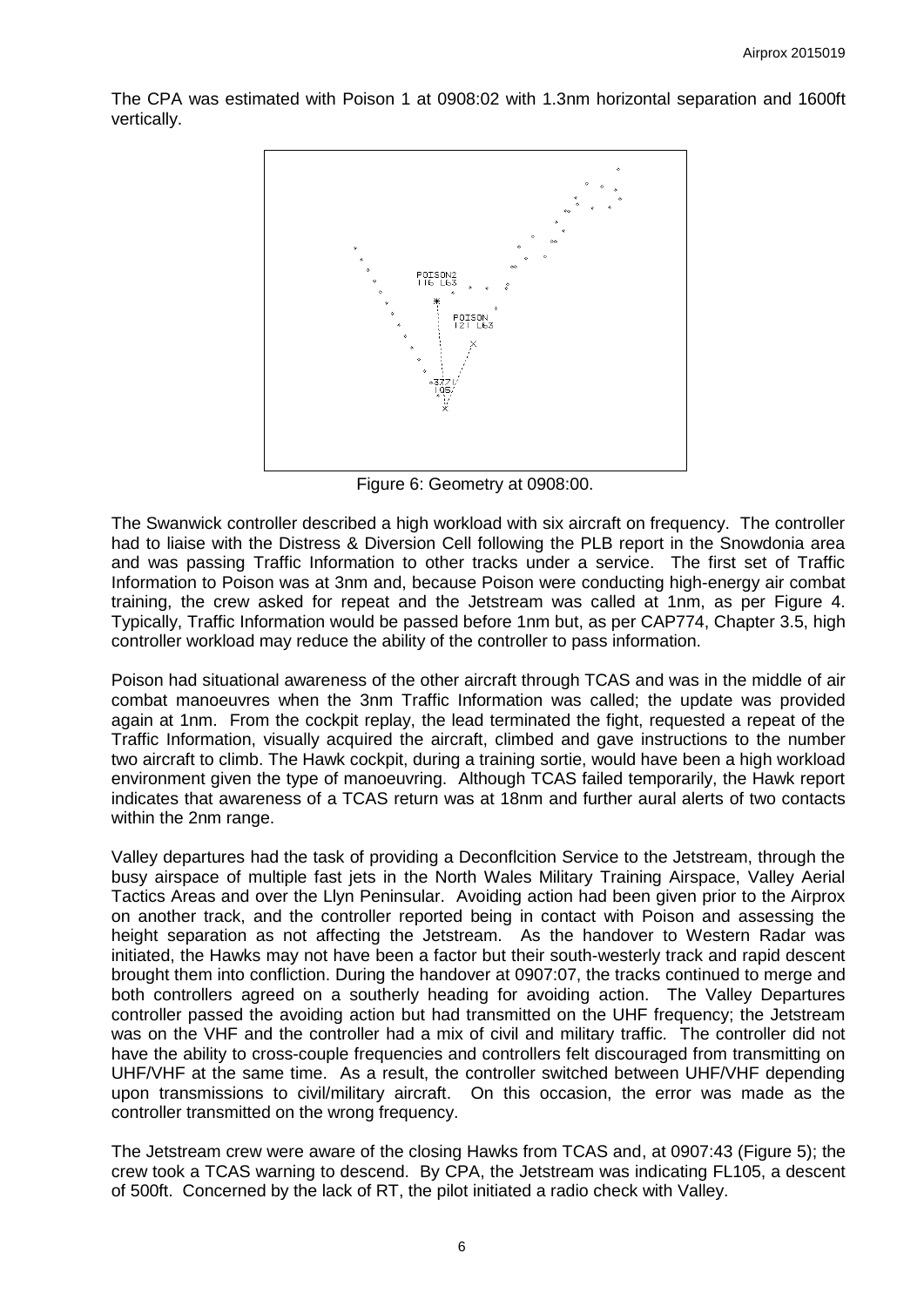The normal barriers to an Airprox in Class G would be ACAS, see-and-avoid and a radar-derived ATS. The Jetstream had flight-planned to join CAS at ROLEX but then adopted to take a more direct route through Class G airspace. Both aircraft had TCAS, and this did provide a degree of situational awareness, although the Hawks air combat took them south-westerly on a converging path with the Jetstream. See-and-avoid would prove difficult for both crews; the Jetstream had the jets high in the 8 o'clock position and the Hawks were constantly changing heading and levels in a high workload environment. The types of Air Traffic Services chosen were appropriate for the conditions, and controller workload meant that the Hawks got Traffic Information from Swanwick at 1nm separation. The Valley controller had transmitted on the wrong frequency which resulted in the Jetstream not receiving the avoiding action. The controller action was likely to have been a selection error in execution and it highlights the issues with constantly (de)selecting frequencies depending upon the type of aircraft under control.

By choosing to route through busy Class G airspace, the Jetstream was always liable to encounter fast-moving aircraft conducting unpredictable manoeuvres. Such manoeuvring in the North Wales area does present difficulties in providing lateral/vertical separation to aircraft under a Deconfliction Service. The CAP774, Ch 4.12 acknowledges that deconfliction advice is subject to 'unknown aircraft or high-energy manoeuvres'. It is recognised that controllers cannot guarantee deconfliction minima but should apply all reasonable endeavours.

### **UKAB Secretariat**

Both pilots shared an equal responsibility to avoid a collision and for not flying into such proximity as to create a danger of collision.<sup>1</sup> The incident geometry is considered as converging, the Hawk pilot was required to give way to the Jetstream, which he did. $2<sup>2</sup>$ 

### **Comments**

### **HQ Air Command**

The controller of the Jetstream elected not to attempt coordination with the controller of the Hawks as, at the time, there was ample displacement between the aircraft. However, this also denied the Jetstream's controller Situational Awareness on the sortie profile of the Hawks. It is impractical to coordinate all traffic in and around the NWMTA but controllers should always be alert to the fact that Hawks can rapidly change heading and level so an idea of the intentions of the Hawk pair would have aided the decision making of the Valley controller. When it became apparent that Deconfliction Service minima would not be achieved, avoiding action was given to the Jetstream but on the wrong frequency; it is not uncommon for Valley controllers to work independent frequencies and it is also not the first time that this has led to an instruction being broadcast on the wrong frequency. That said, the Jetstream pilot had filed an IFR flight plan for a routing in CAS and elected to re-route through the Class G airspace so should have expected to encounter other, VFR, traffic. Ultimately, TCAS on both aircraft detected the conflict and gave an RA to the Jetstream pilot, which not only demonstrates the utility of TCAS II to a non-manoeuvring aircraft but also the limitations of the system when fitted to an aircraft that has a rapidly changing flight vector.

### **Summary**

 $\overline{\phantom{a}}$ 

An Airprox was reported when a Jetstream and a Hawk flew into proximity at 0908 on Friday  $27<sup>th</sup>$ February. The Jetstream was receiving a Deconfliction Service from RAF Valley operating IFR in VMC whilst transiting the Valley Aerial Tactics Area. The Hawk was receiving a Traffic Service from Swanwick (Mil) operating VFR in VMC whilst performing air combat manoevres.

<sup>1</sup> SERA 3205 (Proximity)

<sup>&</sup>lt;sup>2</sup> SERA 3210 (Converging)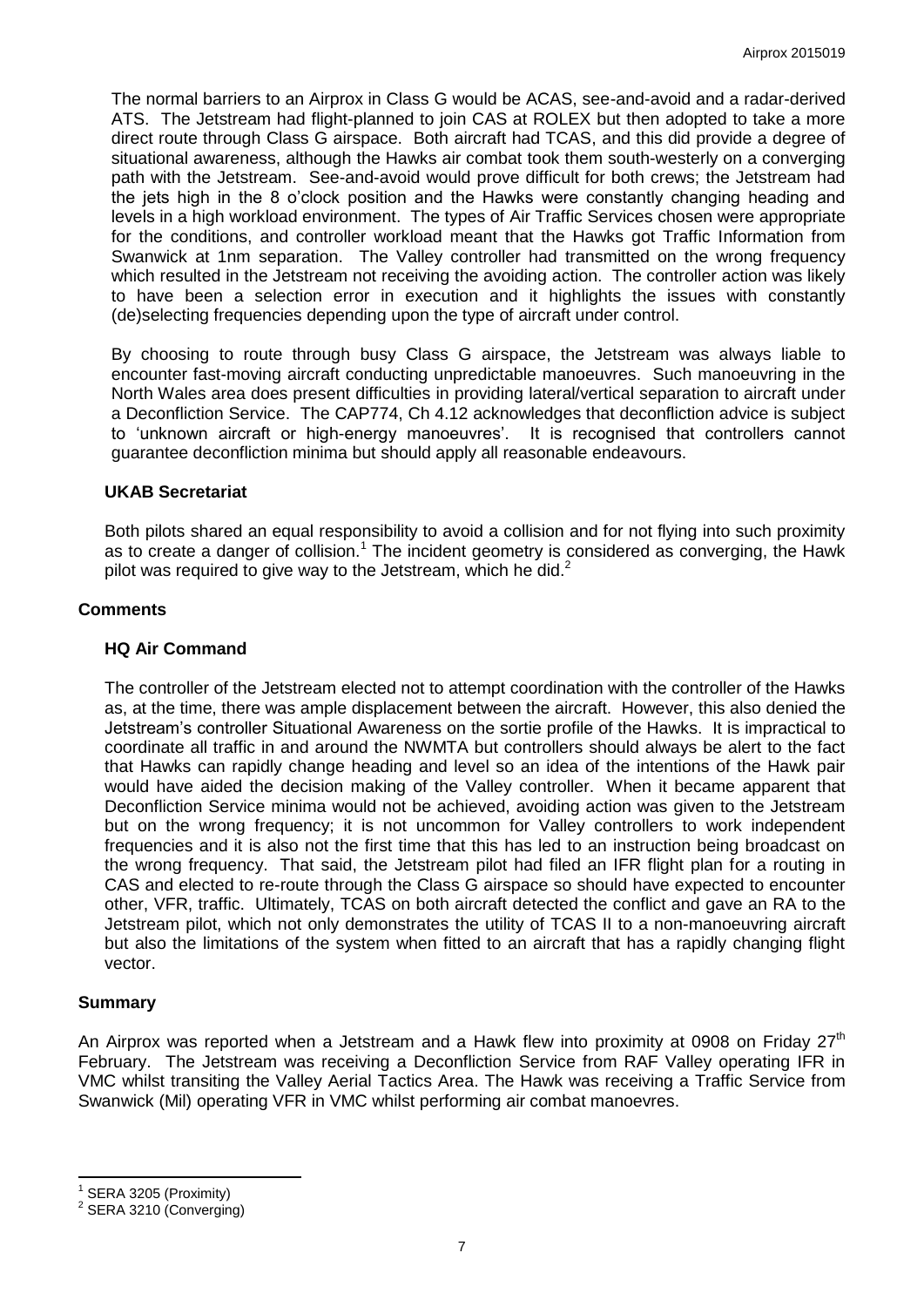# **PART B: SUMMARY OF THE BOARD'S DISCUSSIONS**

Information available consisted of reports from the pilots of both aircraft, transcripts of the relevant RT frequencies, radar photographs/video recordings, reports from the air traffic controllers involved and reports from the appropriate ATC and operating authorities.

The Board initially considered the actions of the pilots. They noted that the Hawk pilot had been involved in reporting PLB activation some two minutes prior to the incident, and had also been engaged in air-combat at the time of the initial Traffic Information. All of this had conspired to cause him to miss the traffic call at 3nm and then ask for a repeat. The Board noted that by the time he had received the repeated Traffic Information the Jetstream was at 1nm, and all that he could do was to pull up immediately to avoid it on sighting it visually at that point. Turning to the Jetstream pilot, the Board noted that the pilot had elected to route directly through Class G airspace rather than his flightplanned route through CAS. ATC members informed the Board that it had become common practice for this operator's crews to enquire about traffic levels within the NWMTA as part of their pre-flight briefing, and then to fly direct under a Deconfliction Service if traffic levels were judged by them to be low enough. They opined that the problem with this was that, at the time of asking, traffic levels may well be low but the dynamic nature of operations in the NWMTA meant that this often was not the case after they had got airborne. As a result, it was often practically impossible to achieve the requirements of a Deconfliction Service as they routed through this airspace. Given this practical reality, the Board wondered how robust the Jetstream risk assessment process was regarding flight in Class G airspace.

Turning to the Swanwick (Mil) controller, it was evident that he was busy, and the subsequent reporting action regarding the PLB activation would have greatly increased his workload. The Board felt that it was unfortunate that his Traffic Information was not received by the Hawk when the aircraft were 3nm apart because this would probably have avoided the TCAS event. Notwithstanding, giving Traffic Information to fast-jet manoeuvring traffic at just 3nm from another aircraft was already a late call, and the Board wondered whether there had been any opportunity for better coordination between the Valley controller and the Swanwick (Mil) controller such that the Swanwick (Mil) controller could then have passed more generic information on the Jetstream to the Hawks sooner after its departure from Valley as they track-progressed towards it.

Looking at the actions of the Valley controller; the Board noted that he had described the situation as 'busy', and had already given avoiding action to the Jetstream shortly after departure; the Board were intrigued as to why he did not limit the Deconfliction Service, or even downgrade it to a Traffic Service. The Board considered that his not limiting the Deconfliction Service was a contributory factor to the incident because the Jetstream crew were probably lulled into a false sense of security as a result, and may even have chosen to re-route into CAS had they been told that one was not available.

The Board then discussed the fact that the critical avoiding action call to the Jetstream had erroneously been made on UHF rather than VHF, which was therefore not received by the Jetstream pilot. The Board were informed by military ATC members that the practice of switching between VHF and UHF is commonplace at military ATC units, but that this practice is discouraged because transmitting simultaneously on both is perfectly acceptable; the Board wondered whether this should be reinforced amongst military ATC controllers in order to avoid situations like this where critical information was not received. The Board agreed that the transmission of avoiding action on UHF rather than VHF was a contributory factor to the incident.

The Board then discussed the handover of the Jetstream from Valley to Western Radar. Some ATC members opined that the Valley controller should have identified the Hawk pair to the Western Radar controller as part of the handover, rather than the latter having to point them out; that the Valley controller did not do so raised questions in their mind as to his awareness of the Hawks in relation to the Jetstream. Moreover, it was evident to them that the situation was beginning to deteriorate quickly during the handover (and even before); they opined that, rather than persist with the handover, the Valley controller should have cut the conversation short at an earlier stage to attend to